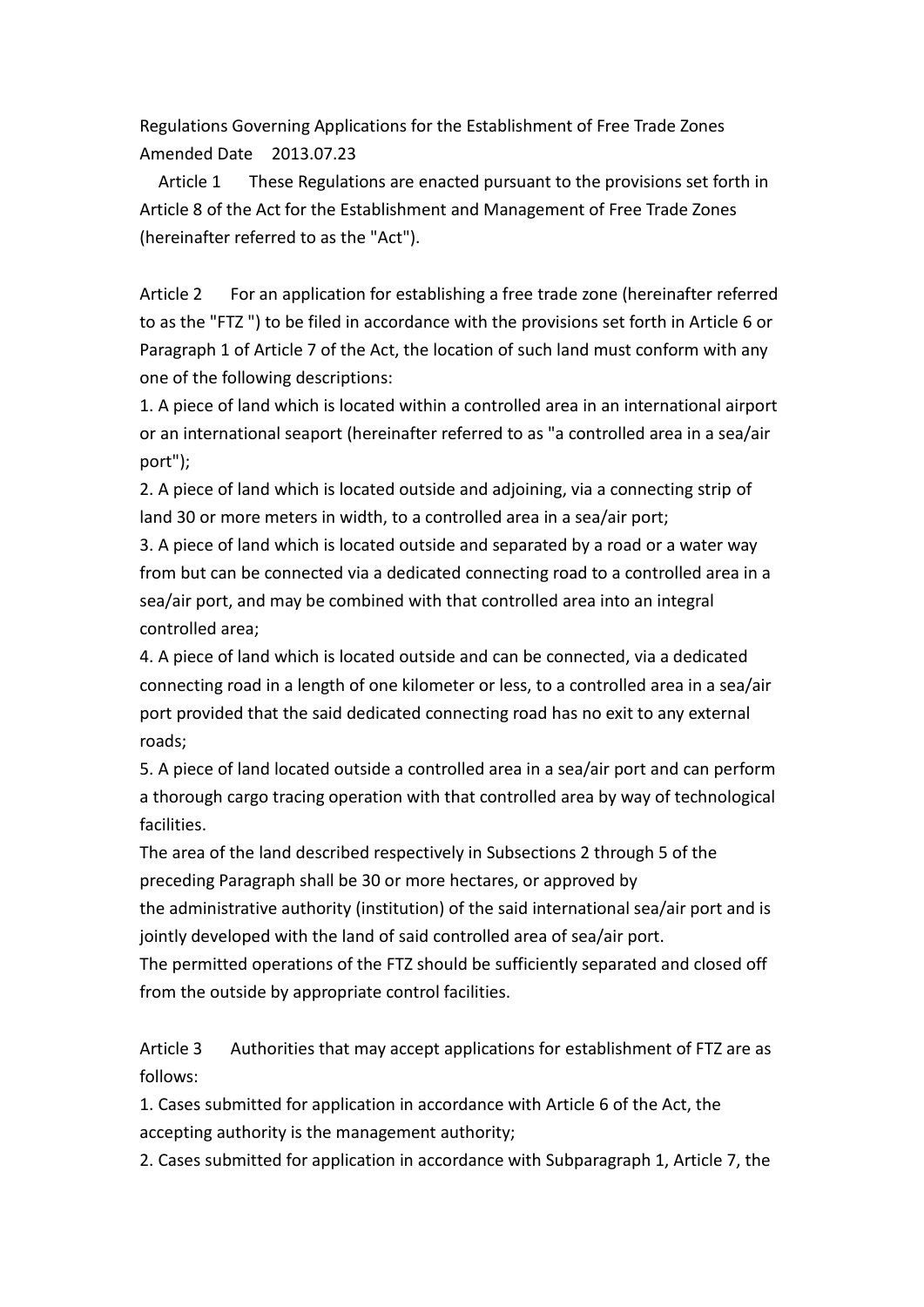accepting authority is the management authority of FTZ of international sea/air port.

Article 4 An applicant who applies for establishing an FTZ in accordance with the provisions set forth in Article 6 or Paragraph 1 of Article 7 of the Act shall file the following documents to eight counterparts, submitting the following applications in writing to the accepting authority:

1. A feasibility planning report;

2. An operation plan;

3. Investment financing plan;

4. A land location map, a cadastral map, a land list, a transcript of land registration records and a land zoning and land classification certificate;

5. A consent letter for use of the land issued by the land-owner(s), if the applicant is not the owner of the land; and

6. The documents evidencing the filing of the application, if the land is that as described in any of Subsections 2 to 5, Paragraph 1, Article 2 hereof, and filing of such applications with the competent land authority for demarcating and classifying the land for suitable purpose is required.

7. The necessary certificates and documents passing environmental evaluation provided by FTZ developers who are required to implement environmental impact assessment conforming to "standards for determining specific items and scope of environmental impact assessments for development activities."

Article 5 The feasibility planning report required in Subsection 1 of the preceding Article shall contain the following particulars:

1. Current condition analysis: scope of existing FTZ, infrastructure facilities, industry analysis, operation conditions and efficiency, cooperation with related development plans;

2. Facilities requirement analysis: the transportation between FTZ and hinterland market (railway, highway as well as sea and air route), industrial connection, operational model under development and division of labor among locations;

3. Establishment plan: the scope of FTZ establishment (change), infrastructure facilities (including basic facilities and related public facilities, water, electric consumption planning), land use, and developmental plan in phases (including content, schedule, scope of works to be completed for each phase or district);

4. Container (cargo) control and planning: electronic data automatic correlation, verification and transmission systems, container (cargo) transport control/regulatory mechanisms;

5. Control planning: traffic circulation planning, layout plan and implementation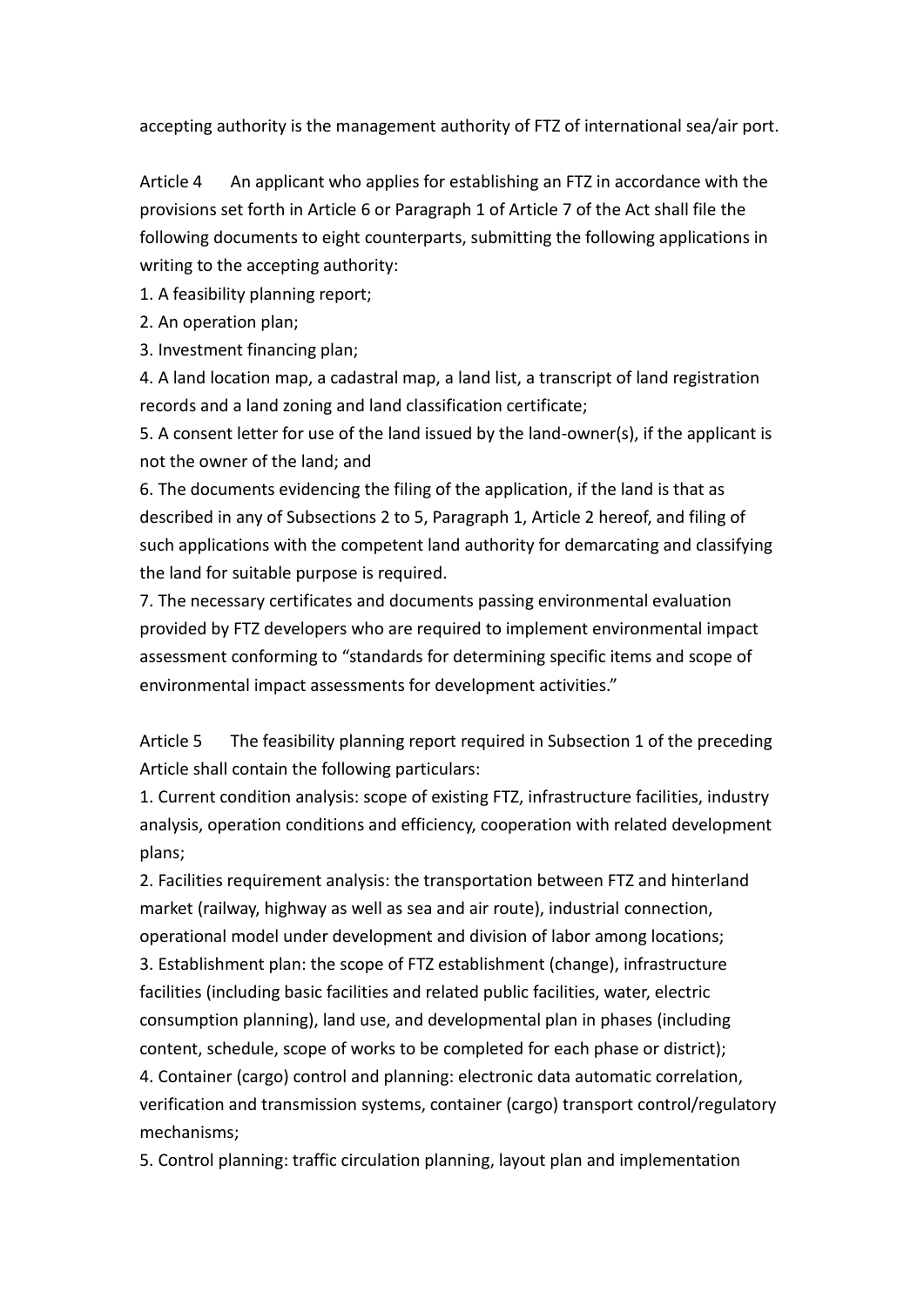planning of access control and restricted area;

6. Disaster prevention and emergency response plans; and

7. Separate management plan for enterprises already established in said district that are unable or unwilling to become FTZ enterprises.

Article 6 The contents of the plans of container control as stipulated in Subsections 4 of the preceding Article shall include the setting up of appropriate inspection points and the following control/regulatory mechanisms and/or facilities: 1. Automatic electronic data correlation, verification and transmission systems: The systems shall be capable of automatically correlating and verifying various electronic data related to the personnel, vehicles, and containers (cargo) entering into and departing from the FTZ, and the relevant transporting vouchers/certificates, and having the foregoing dynamic data transmitted via associated links to the container (cargo) status database.

2. Container (cargo) transport control/regulatory mechanisms: Technological facilities or other controlling/regulatory mechanisms shall be set up for controlling/regulating the movement of containers/cargo between a FTZ and any other FTZs or controlled areas in sea/air ports so as to effectively monitor information on the routing and transportation status of containers/cargo entering into and departing from the FTZ. In the absence of the foregoing transport controlling/regulating mechanisms, the containers/cargo shall not be released from the FTZ until the completion of customs clearance procedures.

3. Abnormal information processing mechanism: This mechanism shall, upon occurrence of abnormal conditions detected by the controlling/regulating systems set forth in the preceding two subsections, be capable of indicating such abnormal information and informing relevant parties for handling

Subject to the provisions set forth in the preceding Paragraph, in the event that a piece of land described in Subsection 5, Paragraph 1, Article 2 hereof is used for establishing an FTZ, the electronic tracking and controlling equipment shall be set up in accordance with Subsection 1, Article 3 of the Act to perform overall cargo status tracing containers/cargo entering or departing from the FTZ.

Examination mechanisms at various levels shall make strict examination of the inspection points and controlling/regulating mechanisms and facilities set up pursuant to the provisions set forth in the preceding two paragraphs by the FTZ to ensure that the controlling/regulating activities performed by them with regard to personnel, vehicles and containers/cargo entering and departing from the FTZ meeting the basic requirements for speed and convenience, maintenance of security, and crime prevention.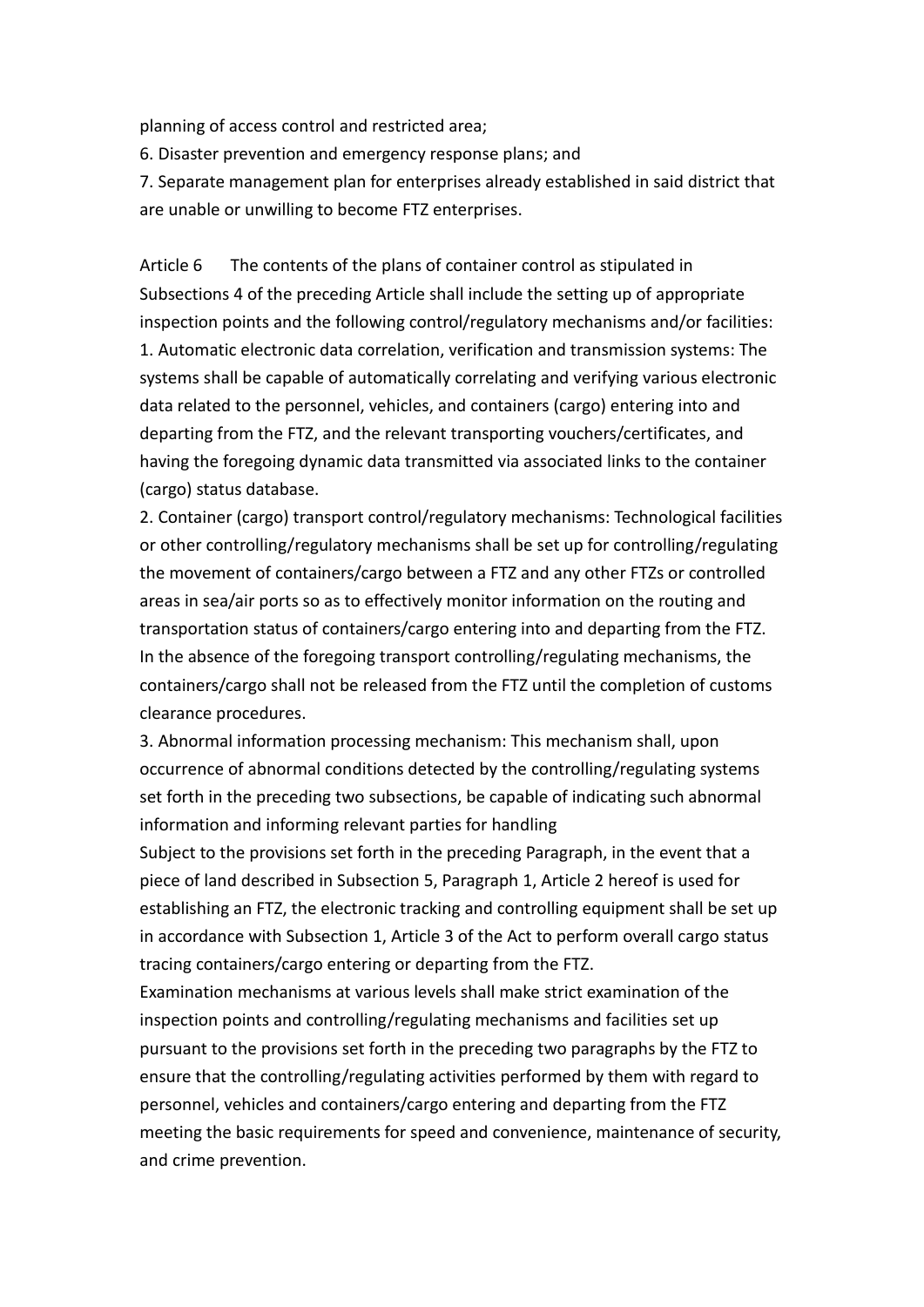The relevant vouchers, certificates and electronic data as set forth in Paragraphs 1 and 2 shall be retained for a period of one year by the management authority of the FTZ.

The appropriate inspection points required can be substituted by the container freight stations in the FTZ or stevedoring warehouses in port areas. The applicant shall coordinate with management authority for planning container (cargo) control/regulatory mechanism.

Article 7 The contents of the operation plan as stipulated in Subsection 2, Article 4 hereof shall contain the following particulars:

- 1. Operation organization of the FTZ.
- 2. Operation concept of the FTZ.
- 3. Establishment of warehouses in the FTZ.
- 4. Business promotion plan and future operation features.

Article 8 The contents of the investment finance plan stipulated in paragraph 3 of article 4 shall contain the following particulars:

1. An estimate of investment costs.

2. Financial benefit analysis (including self-liquidating analysis, investment benefit analysis).

3. Economic and social benefit analysis.

Article 9 The following examination procedures shall be followed by the management authority of the FTZ of a sea/air port after accepting an application for the establishment of a FTZ:

1. Preliminary examination shall be completed within 30 days from the day following the date on which all application documents and certificates accepted by it are duly received and public hearing is held

2. When the application has passed the preliminary examination, it shall be reported and forwarded to the administrated government authorities in charge of the relevant end enterprises for its further review and examination. If the preliminary examination result reveals that the application does not satisfy the qualification requirements or conditions for demarcation and establishment, or there is managerial difficulty, the application shall be dismissed.

The management difficulties set forth in Paragraph 3, Article 7 of the Act shall refer to any of the following circumstances:

1. Where the transport operation capacity of the said airport or seaport has become saturated and there is no expansion plan;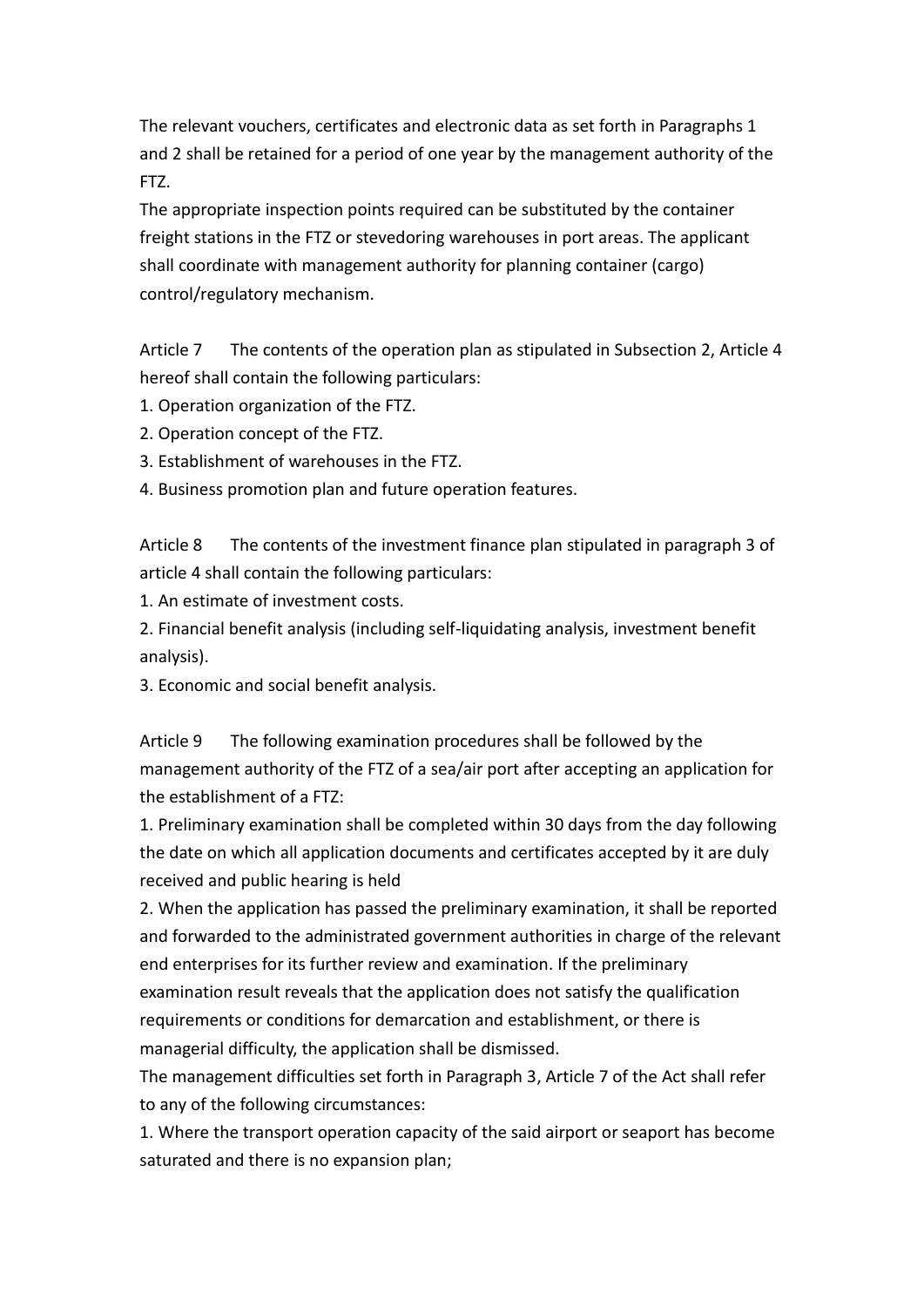2. Where an appropriate organizational adaptation plan of the management authority cannot be submitted;

3. Where factors destructive to the execution of the functional duties as set forth in Article 9 of the Act are expectable.

Article 10 The following examination procedures shall be followed by the administrated government authorities in charge of the relevant end enterprises after accepting an application for the establishment of a FTZ:

1. Within ten (10) days from the day following the date on which all application documents and certificates accepted by it are duly received, a letter shall be given to the local municipal/county/city government and Ministry of Finance and relevant government organizations for comments on scope of each party's jurisdiction within 20 days.

2. Preliminary examination shall be completed within 15 days after the receipt of the comments from the relevant government authorities set forth in the preceding Subsection and an approval of demarcation and designation of the suitable land. 3. Where the preliminary examination has granted approval, a management authority shall be selected promptly, and a management plan shall be submitted to the Executive Yuan for its review and approval; where the preliminary examination requires supplementation of documents and certificates or disapproves the application, a letter stating therein the reasons for such supplementation or disapproval shall be given to the applicant.

The management plan as set forth in Subsection 3 of the preceding Paragraph shall contain the following contents:

1. The organization at structure of the management authority of the FTZ;

2. The development and execution of management operations and measures for maintaining in the FTZ ; and

3. The mechanism for the handling of related matters after FTZ ceases operations.

Article 11 The management authority of the FTZ approved and designated by the Executive Yuan shall, in accordance with the provisions set forth in Paragraph 2, Article 45 of the Act, draw up the relevant schedule of standard charges, which shall thereafter be submitted to the said administrated government authority in charge of the relevant end enterprises for its approval and shall be promulgated at the time of issuance of the operation permit.

If the application for the establishment is disapproved by the Executive Yuan, the administrated government authority in charge of the relevant end enterprises shall inform the applicant in writing of such decision.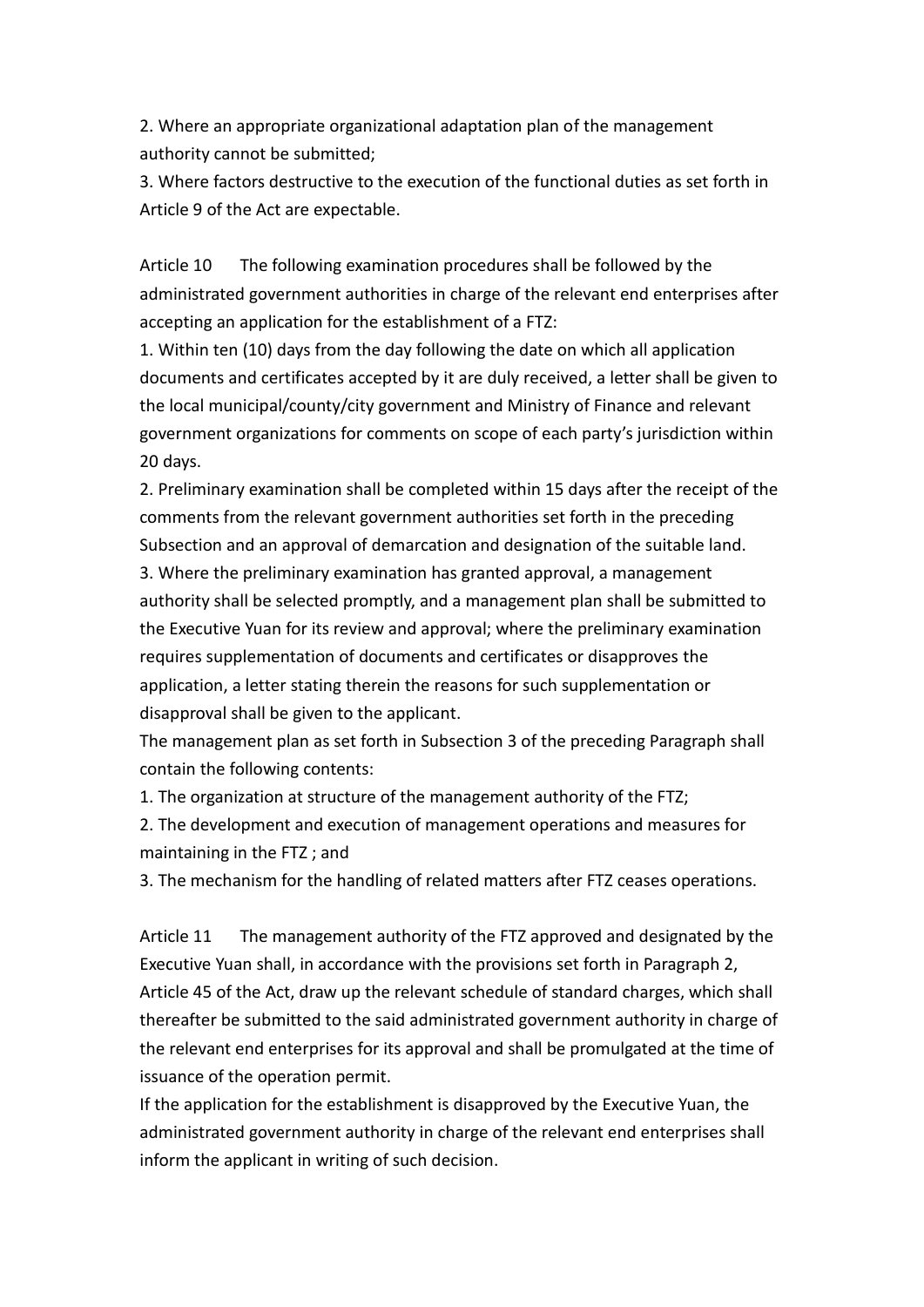Article 12 After approval for the establishment of an FTZ, the applicant shall proceed to carry out development work in accordance with the approved feasibility planning report, the operation plan, and the management plan authorities in charge of the relevant end enterprises concerned.

In case of any change in the development plan, an application for such change shall be filed along with documents specified in article 4 with the administrated government authorities in charge of the relevant end enterprises as specified in Articles 6 through 8 of the Act for their approval and filing on record with the Executive Yuan.

Where the change in the development plan under the preceding Paragraph involves a change in its general objectives, or an adjustment of the application for establishment area or the schedule is more than one-third in the planned area or schedule, the administrated government authorities in charge of the relevant end enterprises shall file a report of the case stating therein the causes of such change with the Executive Yuan for its approval.

Where the change in the development plan under Paragraph 2 of this Article involves the functional duties of the government authorities in charge of other end enterprises, the administrated government authorities in charge of the relevant end enterprises shall first consult with the foregoing government authorities in charge of such other end enterprises for their respective comments

Article 13 In the event that the applicant fails to complete the development plan in accordance with the approved development and construction schedules, and further fails to obtain an operation permit before the lapse of three (3) years from the expiration date of the whole or any part of the development plan, the administrated government authorities in charge of the relevant end enterprises shall order the applicant to make necessary rectification within a given time limit; and if no rectification is made or the rectification made is found ineffective upon expiry of the said time limit, the administrated government authorities, designated and approved by the Executive Yuan, may annul the previous approval granted For execution of the order to effect improvement within a given time limit under the preceding Paragraph, a notice in writing shall be given to the applicant, containing the following particulars:

- 1. Specific facts of the defect(s) found;
- 2. Deadline date for rectification of the defect(s);
- 3. Standards to be met after rectification of the defect(s); and
- 4. Action to be taken in the event of further failure to rectify the defect(s).